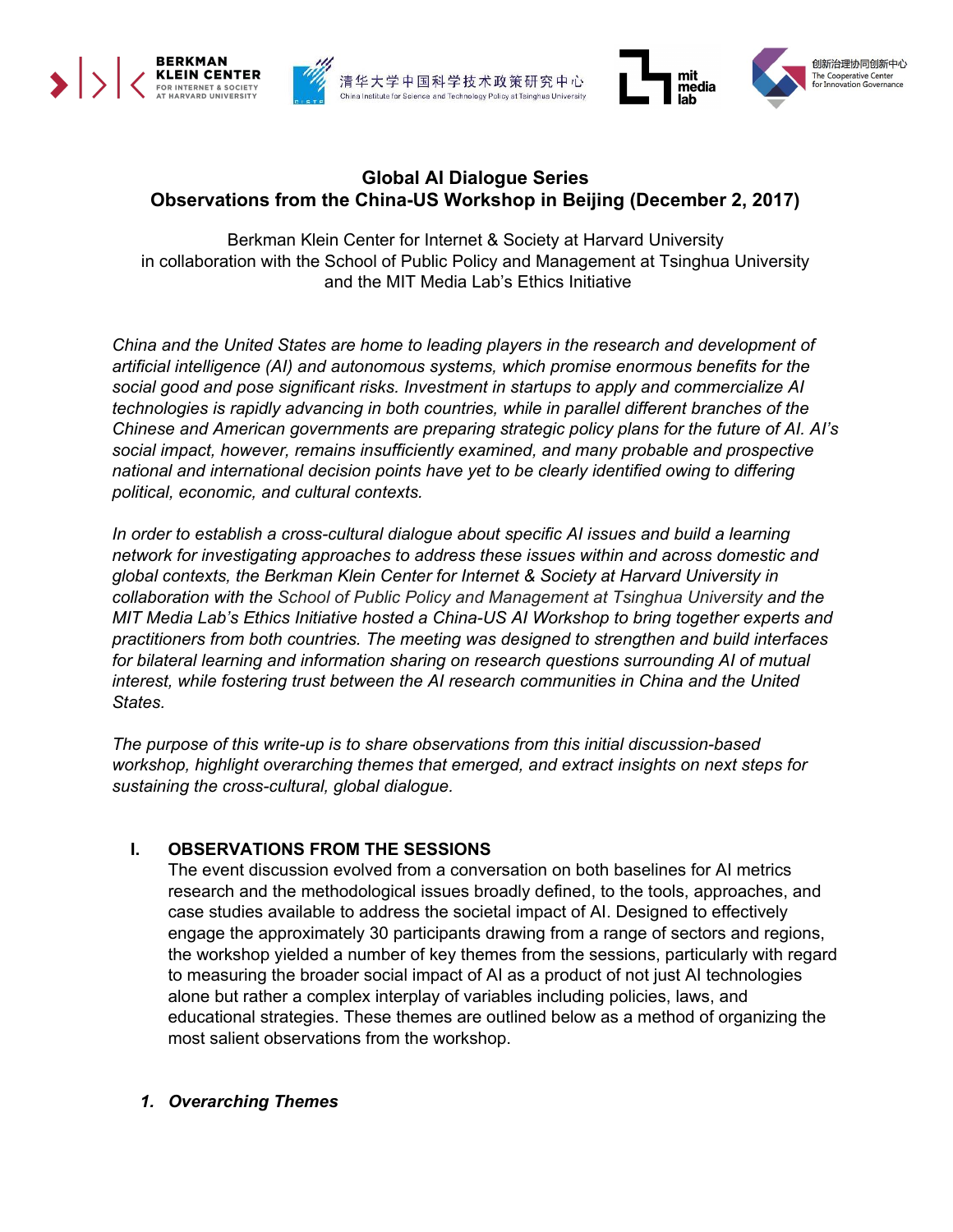#### **Identifying Metrics for Impact**

Across the sessions and topics discussed, the need to measure the development of AI served as a common thread, particularly as there is uncertainty concerning impact that requires a level of technological foresight and risk analysis. While there was a consensus that AI differs from previous technologies, there was also agreement that, in to understand AI, stakeholders would need to observe how previous technology revolutions have shaped society. Policymakers recognize that AI's social impacts extend far beyond replacing human manpower, yet they still do not know which criteria to set, metrics to formulate, and signs to observe. Thus, participants suggested that the first critical step in AI policy making is the baseline setting of AI metrics research, thereby creating a cornerstone to tackle the "unknown unknowns."

### **Moving from Specialized Cases to Broader Applications**

Given the complexity and fluidity of the scope of AI's social impact, participants proposed that policy-makers must be pragmatic and find concrete examples with which to begin and upon which to build. By narrowing down on one index in one industry, and distilling the implications of AI from those vantage points, one can begin to measure and understand the broader social impact. Although impact will differ across industries and at different junctures in time, an initial breakthrough made in any field can be spread horizontally and applied in other fields as well as developed vertically as time progresses. From one point, one can gain a multi-dimensional understanding of AI's social impact.

## **Anticipating Ripple Effects**

The societal impact of AI does not rest in any a particular sector or country and will have ripple effects that affect industries and individuals throughout the world. Participants suggested that as boundaries between industries begin to blur and sectors grow more connected and globalized, it is not only vital to examine the impact of AI on the surface level but also equally important to consider the secondary and tertiary effects of AI that affect populations regardless of their involvement or knowledge of the development process. For example, as manufacturers of pretrial risk assessment tools integrate AI into their products sold to jurisdictions within the US criminal justice system, they run the risk of perpetuating race and gender bias; though the tool, and tools such as this, may be efficient and beneficial for the judiciary, social implications for individuals who engage the criminal justice system and their families must be considered.

### **Maneuvering Situational Differences**

As China and the United States claim binary leadership in AI development, there remain substantial contextual differences that participants felt must be addressed. With varying cultural backgrounds, political environments, economic structures, and decision-making processes, AI and its social impact have to be examined differently in the two countries while establishing common ground for implementing solutions to mitigate potential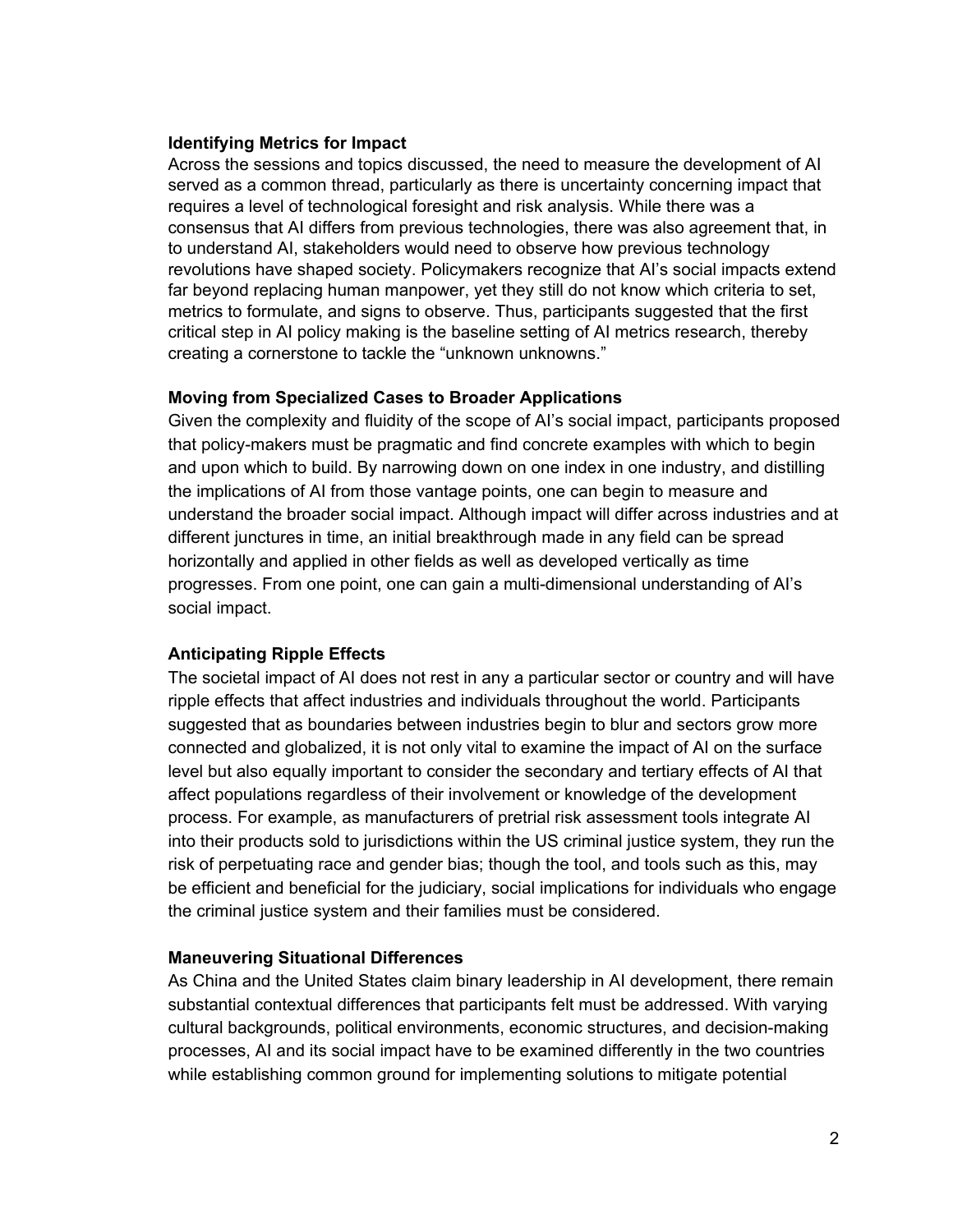challenges. In a number of specific cases brought up by participants, similar issues pertaining to AI had profound but divergent impacts on China and the US respectively.

# *2. Role of the Government*

In the effort to minimize the negative impacts and maximize AI's potential enabling power, government can play a role as regulator, educator, and facilitator. Participants agreed that the public sector will undeniably become a critical stakeholder in the development of AI.

As AI development progresses, there must be a mindful balance between regulating, guiding, and preserving the vigor of the tech companies and capital pushing the advanced technologies forward. Participants repeatedly underscored the importance of taking a more laissez-faire approach, as premature regulations could kill a burgeoning sector with great potential or major subsections thereof. At the same time, however, participants also sounded the alarms about data abuse, privacy infringement, and cybercrime, which are areas that presently demand government regulatory attention. Since the AI sector is rapidly evolving, negative and potentially irreversible externalities could emerge if the sector is want of regulation.

Furthermore, participants suggested that governments should begin to retrain those who are likely to be replaced by AI-based systems. As the popularization and mass-application of AI technology grows imminent, a substantial amount of the workforce across industries—from stock brokers to construction workers—will have their posts amended or altogether eliminated to accommodate capable autonomous systems. The government should prepare for this massive shift in the employment landscape at the systemic level — using the full spectrum of approaches, including educational policy, taxation, and other interventions — as it is unfair for the individual to bear the responsibility for this radical departure.

# *3. Metrics Nexus*

In the second half of the workshop, participants focused on three specific areas for metrics to assess AI's societal impact: employment, inclusion, and education. To identify appropriate impact metrics, participants worked through specific case studies, examining new opportunities and needs by drawing comparisons to previously developed technologies.

## **Metrics for Impact on Employment**

● Internet and Digital Economy Case Study

Participants agreed on the need to examine the social impact of the internet and digital economy—the backbone of the recent tech landscape shift—as a means shedding light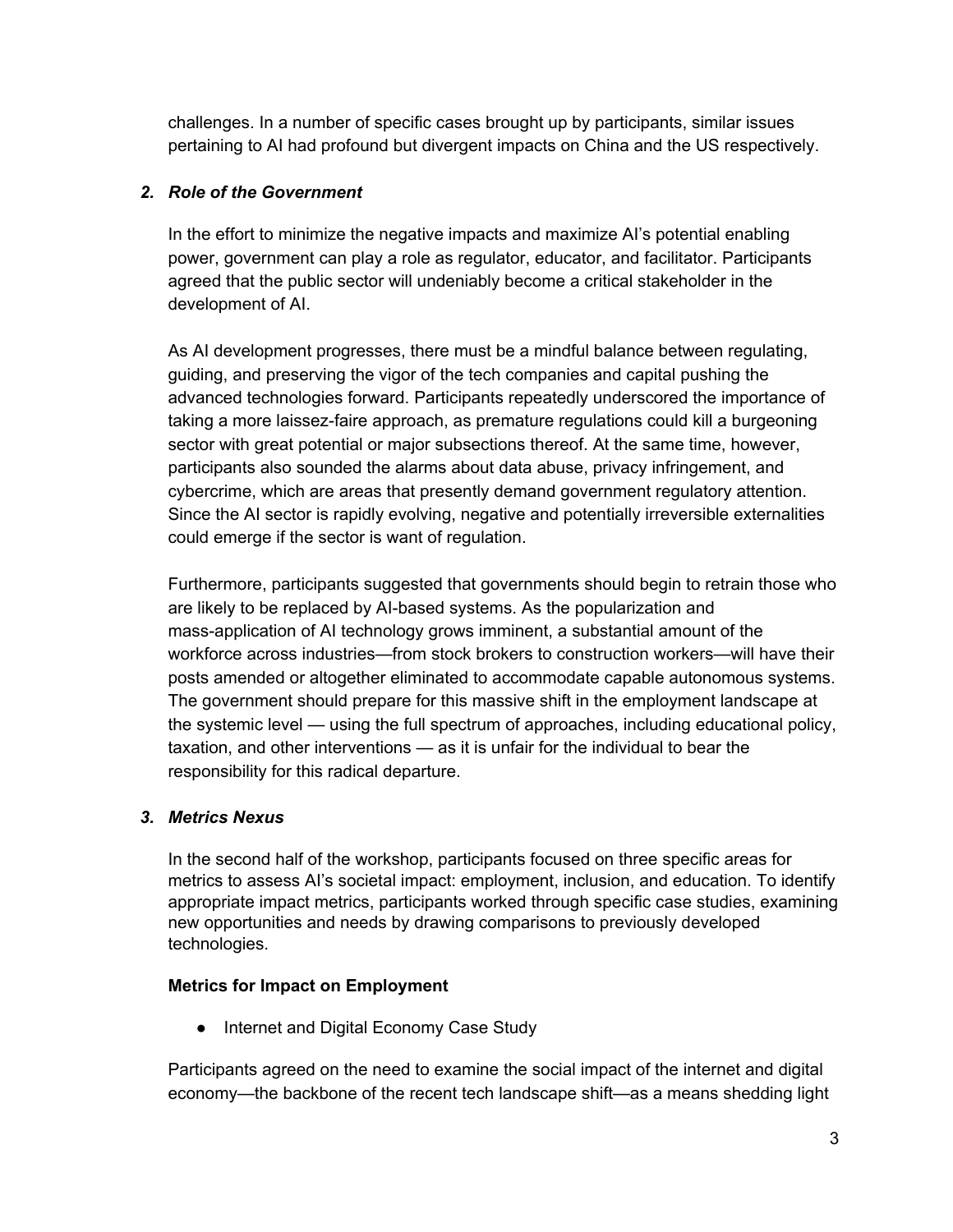on the trajectory of AI and labor. Since 2008, the internet and digital economy have been gradually replacing traditional accounting systems, and thus generating a plethora of new employment opportunities in the tech sector. The UN has held multiple dialogues on this matter. However, there has been no corresponding increase in employment opportunities in global economy. In fact, there seems to have been a transfer of employment opportunities across sectors, with people losing jobs in traditional posts as new jobs are created. The internet and digital economy have been causing job migration rather than creation, and it worth considering implications for AI development and deployment.

● Autonomous Vehicles Case Study

An autonomous truck will reduce the trip from Boston to LA from three days to one day. In the US, there are currently 3.5 million truck drivers who are among the highest-paid blue collar workers at risk of losing their jobs to autonomous vehicles, and many more individuals will be affected by the ripple effects of this shift. As AI reduces the travel times and replaces driver-operated vehicles, there will not only be fewer truck drivers but fewer trucks. AI will in turn have a secondary effects on the diesel and automobile industries, as well as the service stations and fast food chains that line interstate highways, creating a domino effect. Truck transportation and industries related to or reliant on this industry are one of the economic pillars of many midwestern US states. Bearing this in mind, it is not only the 3.5 million truck drivers being impacted; it is ultimately tens of millions of people.

However, as discussed by participants, this specific case study is more applicable in the US. China is less dependent on trucks and highway transportation systems and has a significantly lower cost of labor. It is predicted that autonomous vehicles will have a marginal impact on the Chinese transportation market and will not replace the current railroad-based system. Because of these country-specific concerns, while truck unions are blocking autonomous vehicle research in the US, China is less limited in this capacity and is able to readily progress in research and development. Examining cases such as these demonstrates how similar circumstances in different countries yield distinct, context-specific outcomes and help us anticipate context-specific challenges and opportunities with global implications.

• AI Employment Takeaways

How might the global economy respond to rapid changes in one country leading the future of AI, such as China, while another is in a different stage? Using specific metrics such as employment to measure existing AI impacts while anticipating future impacts allows us to see to answering this question and respond accordingly as a global community.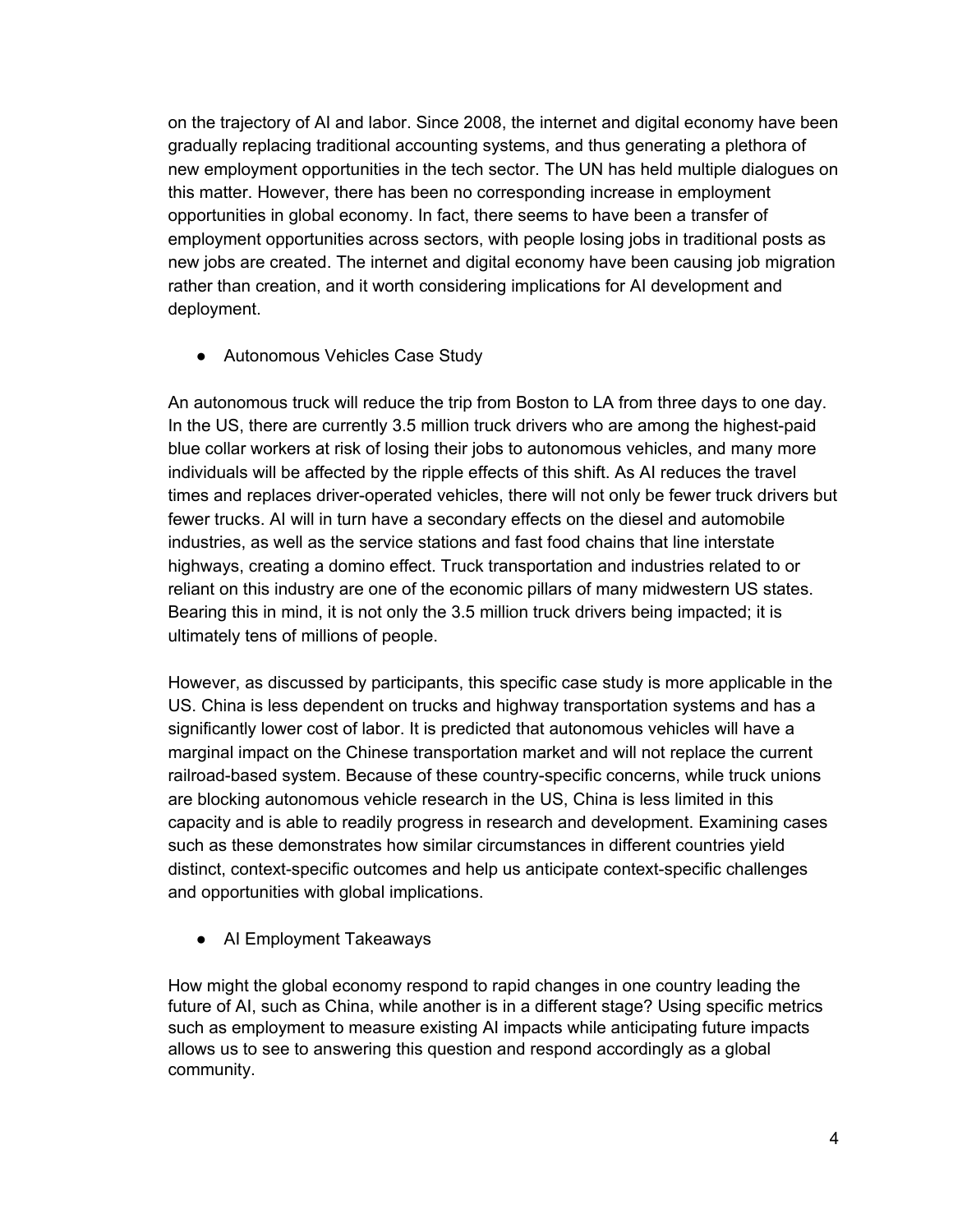#### **Metrics for Impact on Inclusion**

From an application standpoint, capital has been a driving force behind rapid technology development. Participants raised concerns about the role in society of the old and elderly in China and the US, who do not possess the capital to guide investments in technology to benefit themselves. This group is just one example of many who have the potential to be further excluded from society in the age of AI if government does not implement thoughtful prevention measures. Similar issues of inclusion will also reverberate on a global scale given the technological dominance of AI leaders such as China and the US in relation to less economically developed countries.

Moreover, we as humans encode our values into the technologies that we produce, and these values do not always take into account geopolitical, economic, and cultural diversity, and divergent applications of AI technologies that result from these differences.

There is a need to reverse the developmental paradigm from conceptualizing how to bake inclusion into existing technologies to conceptualizing how technologies can be created and utilized in order to build a more inclusive world. One approach mentioned by some participants to achieve positive AI development and deployment involves better understanding the public perceptions and attitudes toward AI-based technologies and their uses in order to develop an inclusive framework for impact measurement. To achieve such a framework and gain public trust, appropriate baseline questionnaires, studies, and discussions must be pursued that carefully gauge what different communities believe and want. In order to take such measurements and settle on meaningful social impact metrics, we must determine how to negotiate and assess public opinion and priorities.

### **Metrics for Impact on Education**

The role of education in shaping how people address the opportunities and challenges posed by AI is crucial and often neglected. According to some participants, one must educate both the oldest and the youngest generations effectively so that AI does not follow the tracks of Genetically Modified Organisms (GMOs), which garnered negative public perceptions among the elderly as being "unhealthy" despite maintaining the same nutritional value as non-GMO foods. Democratizing AI education will help to both mitigate the risk of this "fear-induced" perception of AI, as well as encourage more equitable representation in the AI economy.

In order to achieve this education paradigm, governments must take measures to publicize and popularize the lived effects of AI among the senior generation and simultaneously integrate ethics and technology into the pedagogy of the next generation. Education, in this way, needs to be revitalized, and government should play a significant role in spearheading that revitalization.

### **II. SPECIFIC SUGGESTIONS BY PARTICIPANTS**

Throughout the workshop, participants identified several concrete next steps for anticipating and measuring potential societal impacts of AI and working transnationally to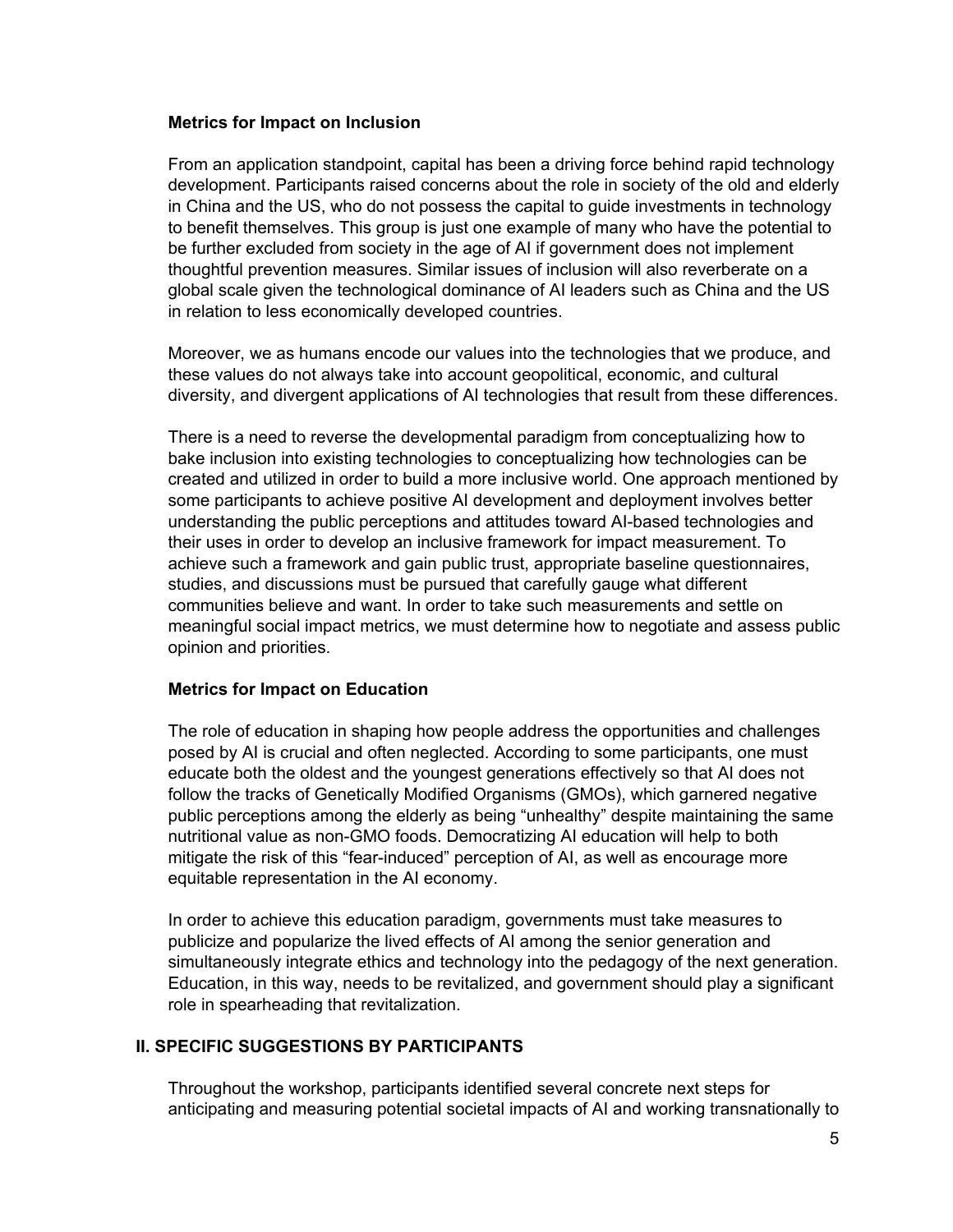build a more inclusive future. Suggestions included identifying specific impact metrics, retraining workers, maintaining healthy competition internationally and nationally within AI development, supporting non-obvious entrepreneurial resources particularly in the Global South, implementing more egalitarian AI education as well as adaptable educational tools, and encouraging government integration in the AI development and deployment agenda in order to promote formalized policies and oversight mechanisms.

Designed to periodically assess the impact of AI on every facet of global society, Stanford [University's](http://cdn.aiindex.org/2017-report.pdf) 2017 AI Index, released this past November as part of their One Hundred Year Study on Artificial Intelligence (AI100), is one apt example of an ongoing initiative that integrates a number of the above suggestions. The study serves as both a model for effective impact measurement, as well as a point of collaboration from the workshop given the need for more Chinese data to complement the AI Index.

When it comes to pursuing potential suggestions and solutions, encouraging information sharing through joint initiatives such as these is critical, as countries differ in their approaches to, and desired uses for, AI technologies. Over the course of the past several decades, China has sought to catch up developmentally in the global market, leading them to maintain a more positive perception of new AI technologies and less skepticism towards a "rapid development" approach. Facial recognition startups in China, for instance, outnumber those in the US because China has the larger data sets, facing fewer privacy-driven challenges to aggregating the information. This zeal, however, is a double-edged sword, as the challenges are as staggering as the opportunities and may be overlooked in the race for development; one key challenge, as discussed above, is a loss of (or drastic shift in) workforces that currently drive the US and Chinese economies.

Developing and modifying policy at the domestic and international levels was perceived as a vital next step for addressing such challenges. Participants reiterated throughout the workshop that as the technological sphere is changing with the rise of AI-based technologies, policy in turn must evolve, states must be proactive, and global governance must take on an adaptive approach. As government does not work independently and is driven to action by other sectors like civil society and academia, sustained transnational dialogues that convene a variety of stakeholders and consider societal impact, such as this workshop, must continue as a means for devising solutions and pressuring governments to adopt them as policy.

### **III. CONCLUSIONS**

Throughout the workshop, as dialogue moved from establishing the need for baseline social impact metrics to exploring the array of fields in which they would prove helpful, participants reached a consensus on the need to conceptualize analytical projects and quantifiable paradigms, and identify specific ways in which to build upon this meeting and move forward with actionable next steps through networks and targeted partnerships.

Meanwhile, participants agreed that it was crucial to continue fostering a cross-cultural dialogue between China and the US. As of now, many informational asymmetries